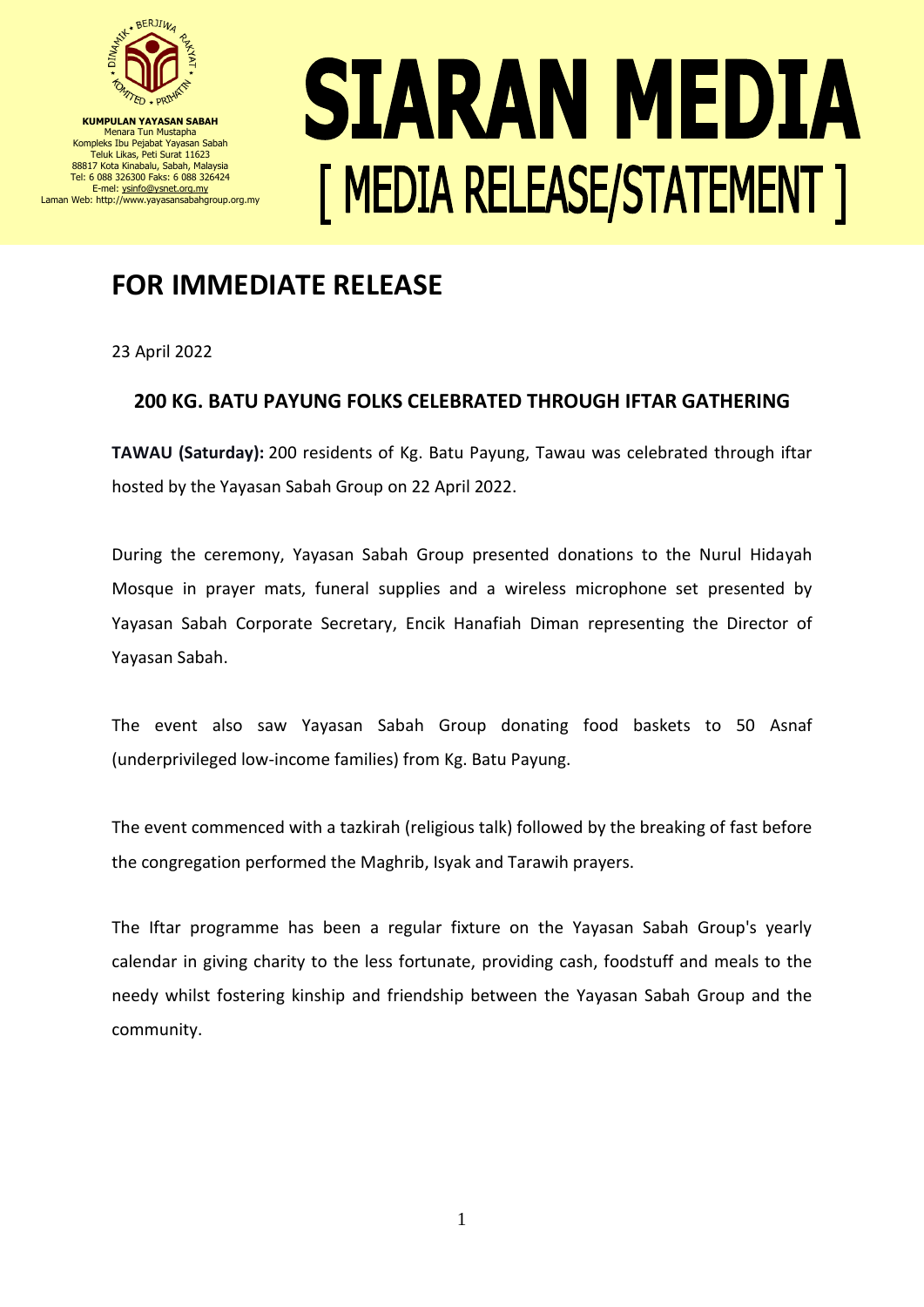

**Picture 1:** Encik Hanafiah (fourth from left) presenting Yayasan Sabah Group's donations to Nurul Hidayah Mosque Chairman, Encik Mohamed Oman.



**Picture 2:** N.68 Apas Community Development Leader, Encik Mohd. Aziriansyah Ali (third from left) distributing Yayasan Sabah Group's food baskets to one of the Asnaf, Encik Salim bin Palatai. Looking on are Encik Hanafiah (fourth from right) and Yayasan Sabah East Coast South Zone, Chief Zone Administrator, Puan Nurkhajijah binti Haji Mohd Tussin (second from right).



**Picture 3:** Kg. Batu Payung folks breaking their fast with Yayasan Sabah Group's staff.